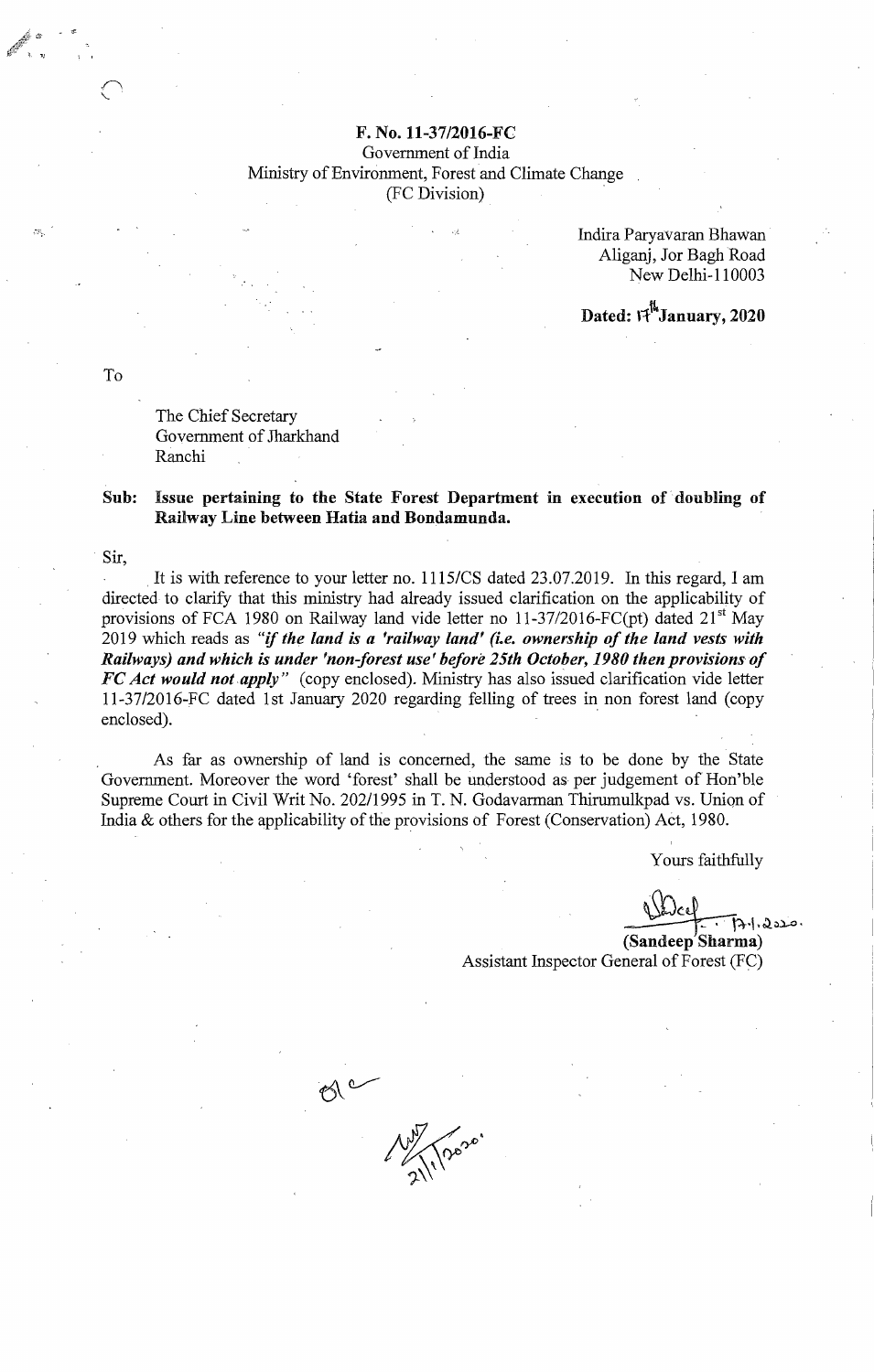### F. No.11-37/2016-FC (pt.) . Government of India Ministry of Environment, Forests & Climate Change (FC Division)

Indira Paryavaran Bhawan, Aligang, Jor Bag Road, New Delhi-110003.

Dated  $2\int_{\text{May, 2019}}^{5}$ 

 $e^{\alpha\phi(z)}$ 

To,

The Principal Secretary (Forests) All State Governments/UTs

 $~\cdot$  . The constraint of the constraint of the constraint of the constraint of the constraint of the constraint of the constraint of the constraint of the constraint of the constraint of the constraint of the constraint

## Sub: Clarification on applicability of Forest (Conservation) Act, 1980 over RoW of Railways-regarding

ģ.

#### Sir/Madam,

It has been brought to the notice of this Ministry that from time to time Railways has been upgrading its tracks in different areas, in which the applicability of Forest (Conservation) Act, 1980 (FCA-1980) over Right of way (RoW) of Railways has come up.

Ministry of Railways has also expressed difficulty in carrying out such track upgradation works within RoW of Railways, where the State Forest Departments have raised objections seeking approval under FCA-1980.

In this context, the matter has been examined in the Ministry and it is now clarified that, "if the land is a 'railway land' (i.e. ownership of the land vests with Railways) and which is under 'non-forest use' before  $25<sup>th</sup>$  October, 1980 then provisions of FC Act would not apply". This position would apply till any further orders/clarification are issued by the<br>Ministry Action may please be taken accordingly.  $\int$ Ministry. Action may please be taken accordingly. *r* 

Yours faithfully,

 $\frac{\sqrt{2}\cosh\left(\frac{1}{2}\right)}{\sinh\left(\frac{1}{2}\right)\sinh\left(\frac{1}{2}\right)}$ Assistant Inspector General of Forests (FC)

### Copy for information to:

1. Principal Chief Conservator of Forests, All State GovernmenfslUTs.